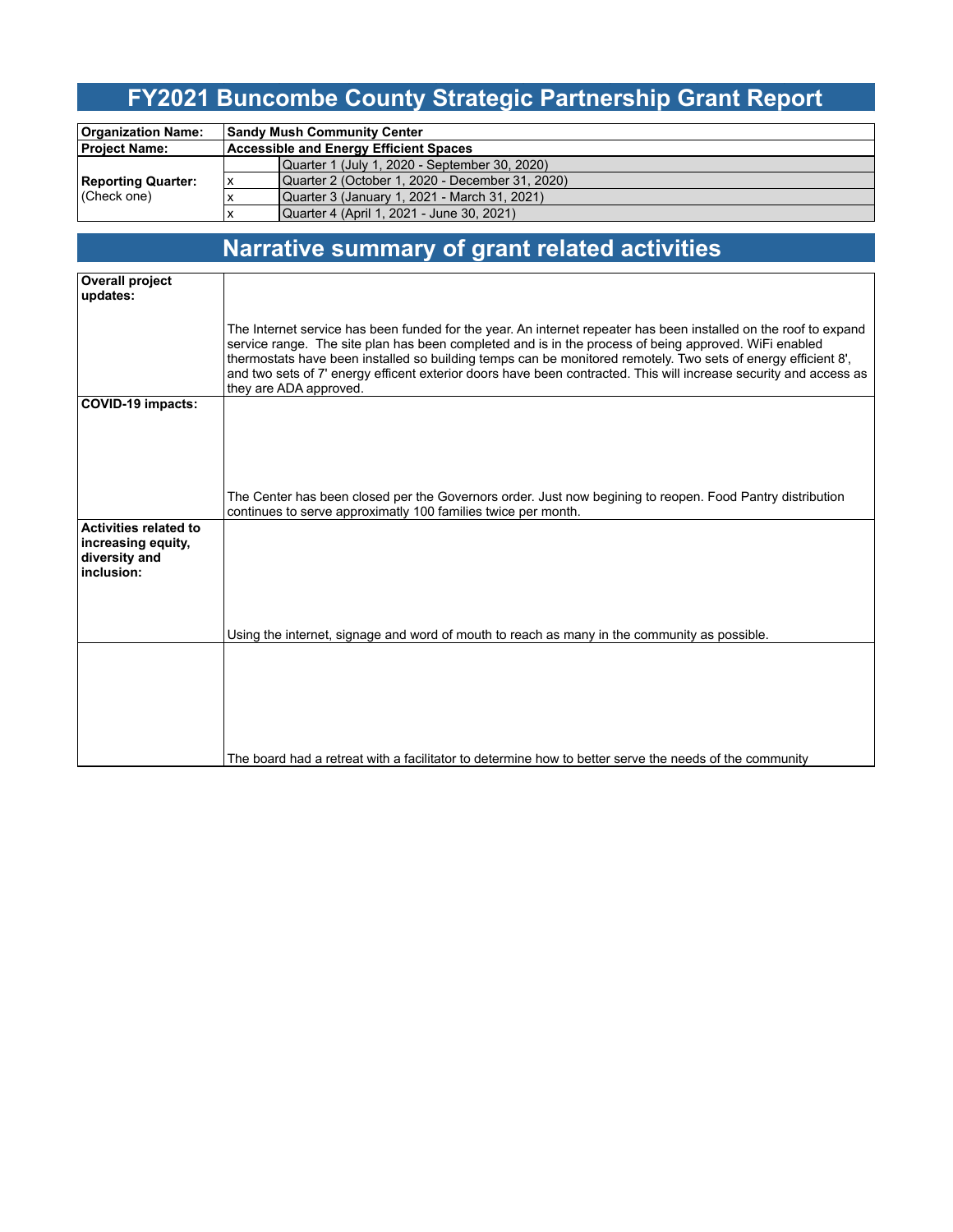### **FY2021 Buncombe County Strategic Partnership Grant Report**

| <b>Organization Name:</b>                |    | <b>Sandy Mush Community Center</b>              |  |  |  |  |
|------------------------------------------|----|-------------------------------------------------|--|--|--|--|
| <b>Project Name:</b>                     |    | <b>Accessible and Energy Efficient Spaces</b>   |  |  |  |  |
| <b>Reporting Quarter:</b><br>(Check one) |    | Quarter 1 (July 1, 2020 - September 30, 2020)   |  |  |  |  |
|                                          | ΙX | Quarter 2 (October 1, 2020 - December 31, 2020) |  |  |  |  |
|                                          |    | Quarter 3 (January 1, 2021 - March 31, 2021)    |  |  |  |  |
|                                          |    | Quarter 4 (April 1, 2021 - June 30, 2021)       |  |  |  |  |

# **Progress toward annual goals**

|                                                                               |                    | <b>Actual Results (Enter Data)</b><br>Please only include new data for the specific quarter |                  |                  |                  |                                                 |      |
|-------------------------------------------------------------------------------|--------------------|---------------------------------------------------------------------------------------------|------------------|------------------|------------------|-------------------------------------------------|------|
| <b>Measure</b>                                                                | <b>Annual Goal</b> | <b>Quarter 1</b>                                                                            | <b>Quarter 2</b> | <b>Quarter 3</b> | <b>Quarter 4</b> | <b>Progress</b><br>toward<br><b>Annual Goal</b> |      |
| # of community families participating in<br>programming offered by the center | 220                | 585                                                                                         | 125              | 75               | 35               | 820                                             |      |
| # of community members utilizing Internet<br>access                           | 1000               | 1500                                                                                        | 42               | 35               | 25               | 1602                                            |      |
| % completion of building and grounds<br>improvements                          |                    | 100%                                                                                        | $0\%$            | $0\%$            | $0\%$            | 100%                                            | 100% |
| Comments:                                                                     |                    |                                                                                             |                  |                  |                  |                                                 |      |
|                                                                               |                    |                                                                                             |                  |                  |                  |                                                 |      |
|                                                                               |                    |                                                                                             |                  |                  |                  |                                                 |      |
|                                                                               |                    |                                                                                             |                  |                  |                  |                                                 |      |
|                                                                               |                    |                                                                                             |                  |                  |                  |                                                 |      |